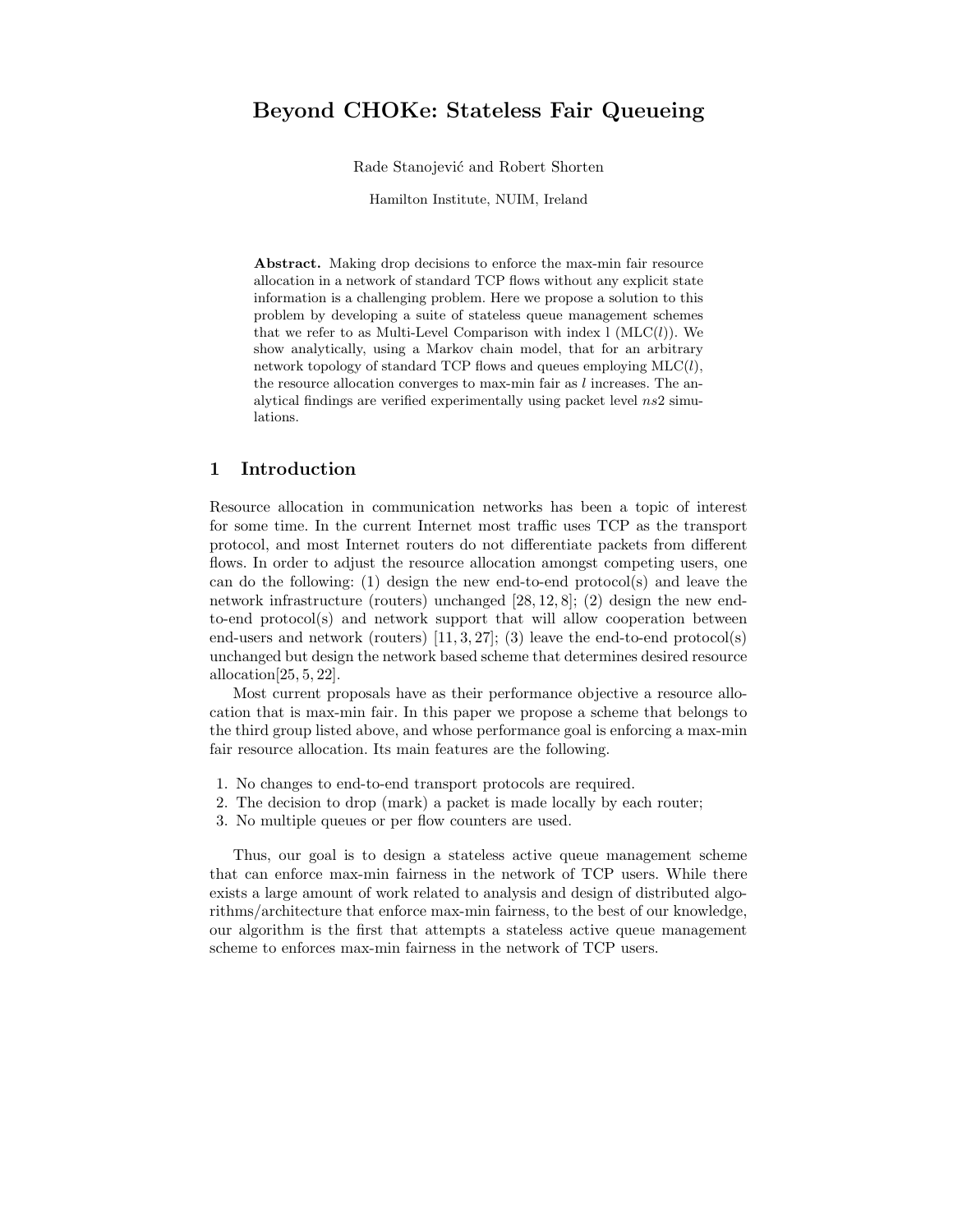#### 1.1 Paper contributions

Why is reaching the goal stated above so hard? First, recall that in the max-min fair regime, a TCP flow f experiences drops at one and only one link  $l_f$  at its path (we say that f is bottlenecked at  $l_f$ ), and therefore must be protected at other links (that can be congested) by receiving lossless service. Second, if two or more flows are bottlenecked at the same link they must receive nonuniform loss rates that are function of their aggressiveness (round-trip times, queuing delays, delayed acks option, etc). Assuming that the router has access to the individual flow rates, or the existence of multiple queues that are appropriately scheduled, a number of solutions to these two problems exist, and are described in previous works [25, 11, 20, 5, 22]. However, in our case (routers with no explicit state information) it is highly nontrivial to make the drop (mark) decision without any explicit information. The main contributions of this paper are:

• A stateless queue management scheme, Multi Level Comparisons with in- $\text{dex } l$  (MLC(l)), which makes the drop decision based on the structure of packets that are already in the queue (using simple comparisons only).

• A Markov chain analysis of the randomized algorithm  $MLC(l)$  that shows that the resource allocation of  $MLC(l)$  converge to the max-min fair, for arbitrary network topology and arbitrary set of TCP users, as the index l grows.

• Packet level simulations are presented that support the analytical findings.

## 2 Power-drop AQM schemes

It has been noticed in many studies that both drop tail and RED routers have large bias against large-RTT flows. For example, the authors of [14] have made the empirical observation that for a drop-tail router and two flows with round trip times  $RTT_1$  and  $RTT_2$ , the ratio of asymptotic throughput of the first and the second flow is in the ratio  $(RTT_2/RTT_1)^a$  for some  $a \in (1, 2)$ . Similarly, it has also been noticed in a number of studies, that oblivious (ones that do not differentiate packets from different flows) AQM schemes (RED [10], BLUE [7], etc.) which attempt to estimate the loss probability for a given traffic pattern and to drop packets according to this estimation, share bandwidth among competing users with round trip times  $RTT_1$  and  $RTT_2$  in the ratio  $RTT_2/RTT_1$ , [9, 2]. In this section we will investigate RTT unfairness characteristics for more general AQM schemes we call power-drop AQM schemes.

Definition 1. An AQM is power-drop if it drops a packet from a flow with current throughput<sup>1</sup> U with probability  $\rho_0 U^{l-1}$ , where  $\rho_0$  is variable controlled by router and l positive integer called index of the given power-drop AQM.

<sup>1</sup> Throughput is measured in packets per unit of time.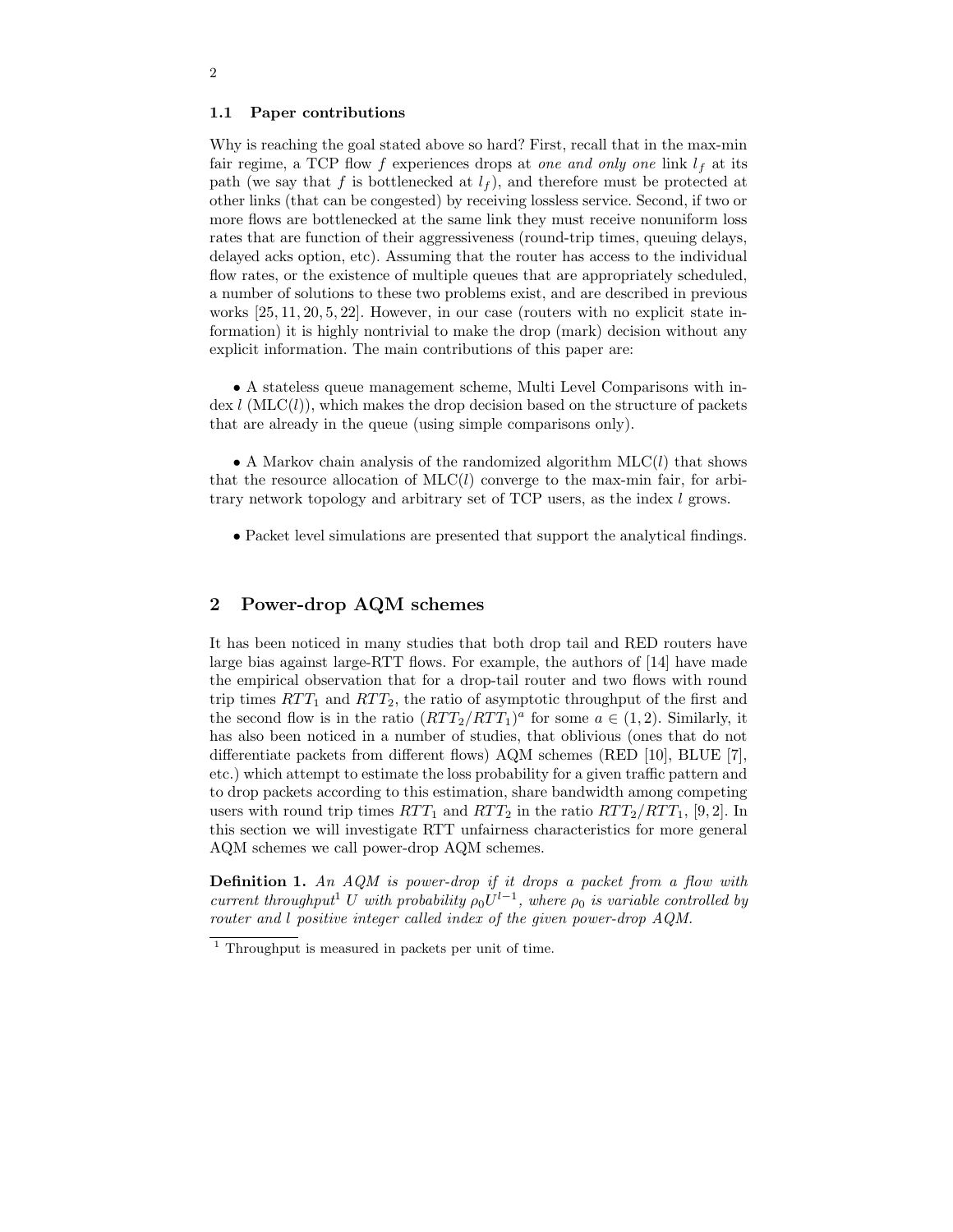**Comment:** With  $l = 1$  this corresponds to a router which drops packets with loss probability  $\rho_0$ . The case when  $l = 2$  is similar to CHOKe[21] in the limit when the average queue size does not go the below minimum threshold, and in addition, when there is neither a RED nor an overflow drop. Indeed, comparing a packet at the entrance of queue with a packet from the queue and making drop-decision based on this comparison is actually dropping a packet with probability which is proportional to current throughput of the flow.

In this section we will describe a class of power-drop AQM's called Multi Level Comparison (MLC) AQM's. In particular, we will describe and analyze the fairness characteristics of this queueing discipline for TCP flows competing for bandwidth. We will see that the MLC scheme with index  $l$  achieves  $1/RTT^{1/(l+1)}$ -fairness<sup>2</sup> under the assumption of low loss probability (Theorem 1). More generally, Theorem 2 shows that increasing  $l$  leads resource allocation among TCP users arbitrarily close to max-min fairness in general network topologies.

### 2.1 Description of MLC

The basic strategy in  $MLC(l)$  is to extend the core idea from CHOKe of comparing of a packet arriving at the queue with packets which are already in queue; these stored packets are measure of the proportion of bandwidth used by certain flow. MLC(l) maintains a variable  $h_M$  which is used to control the probability of dropping an arriving packet: at every packet arrival  $h_M$  dropping trials are executed.

Dropping trial: Pick randomly  $l-1$  packets from the queue: if all l packets belong to same flow, then drop the arriving packet (if  $l = 1$  the arriving packet is dropped by default).

If the arriving packet is not dropped after the execution of  $h<sub>M</sub>$  dropping trials then it is enqueued. If  $h_M$  is not an integer, the number of dropping trials is given as follows. For  $h_M < 1$  we execute 1 dropping trial with probability  $h_M$  and 0 dropping trial with probability  $1 - h_M$ . Similarly,  $h_M > 1$  we execute  $\lfloor h_M \rfloor + 1$ dropping trials with probability  $\{h_M\} = h_M - \lfloor h_M \rfloor$  and  $\lfloor h_M \rfloor$  dropping trials with probability  $1 - \{h_M\}.$ 

**Proposition 1.** For a given  $h_M$ , MLC(l) is power-drop scheme with index l.

*Proof.* Let  $U_f$  be the throughput of a flow f, and  $U_0$  the aggregate throughout on the link. A packet is dropped at one dropping trial with probability

$$
q_1 = \left(\frac{U_f}{U_0}\right)^{l-1}.
$$

Two flows with round trip times  $RTT_1$  and  $RTT_2$  which have a single bottleneck operating with MLC, obtain bandwidth in ratio:  $(RTT_1/RTT_2)^{-1/(l+1)}$ .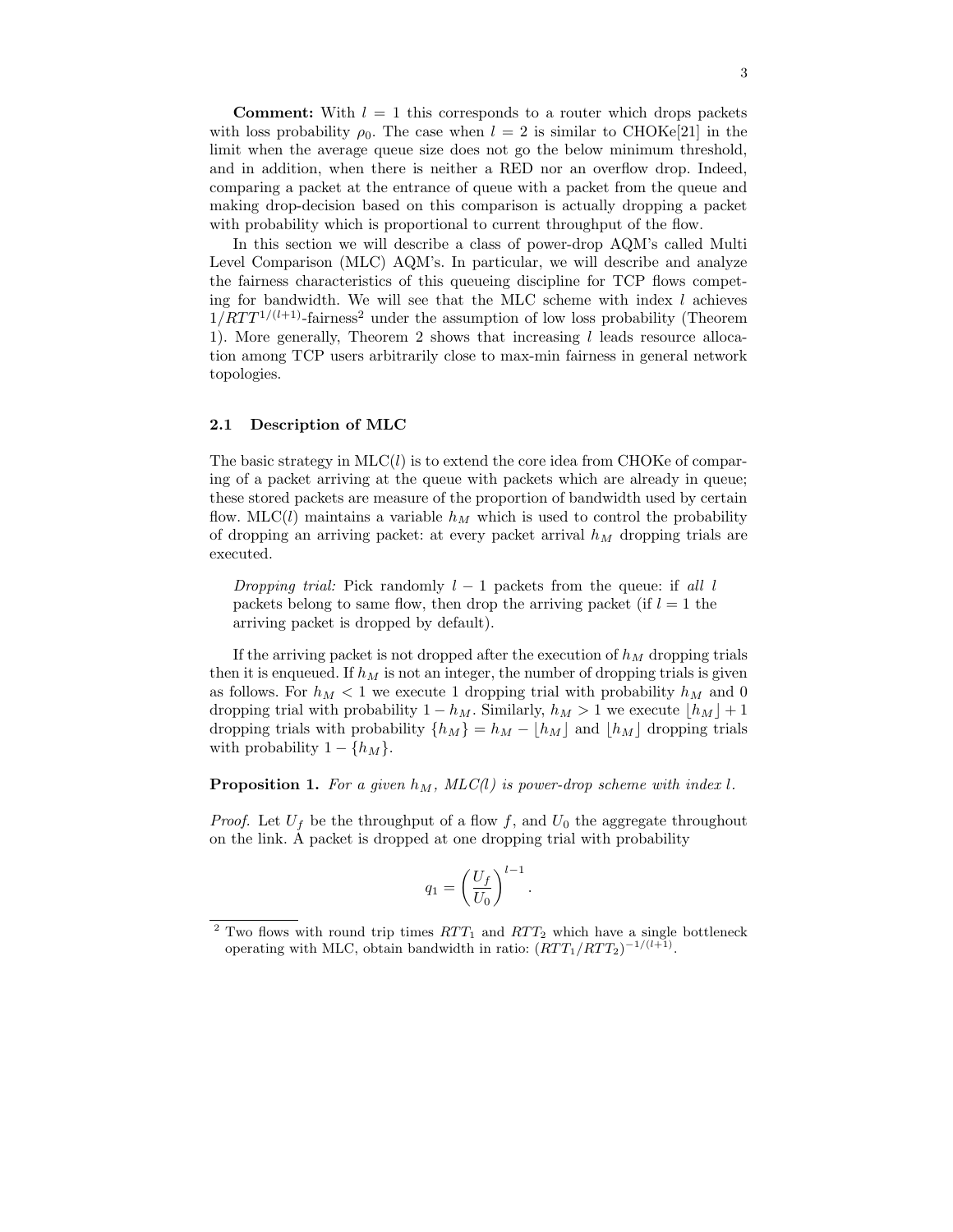The probability that a packet is dropped after  $h_M$  trials is 1-Prob(packet is not dropped at any of  $h_M$  trials] which is given by

$$
q = 1 - (1 - q_1)^{h_M} \approx q_1 \cdot h_M = U_f^{l-1} \frac{h_M}{U_0^{l-1}}.
$$

Taking  $\rho_0 = \frac{h_M}{H^2}$  $\frac{h_M}{U_0^{l-1}}$  we conclude that MLC(l) satisfies Definition 1.

The higher  $h_M$  the more frequent the losses are. Consequently, if the link is under-utilized  $h_M$  should be decreased in order to decrease probability of dropping packets. On the other hand if the aggregate traffic on the link is greater than the link capacity then  $h_M$  should be increased to reduce traffic load.

Controlling the variable  $h_M$ : MLC uses a parameter  $\Delta_0$  to affect changes in the variable  $h_M$  (in our simulations  $\Delta_0$  is set to 100ms).  $h_M$  is adjusted once per  $\Delta_0$  using a MIMD (Multiplicative Increase - Multiplicative Decrease) scheme. The performance goal is to keep the utilization at a certain level  $u_0$ . Namely, if within the previous  $\Delta_0$  the link utilization was less than desired  $u_0$ ,  $h_M$  is set to  $h_M/\gamma$  for some  $\gamma > 1$ , otherwise  $h_M$  is adjusted as  $h_M := h_M \gamma$ .

At this point it is important to emphasize a few differences between MLC and CHOKe. First, note that CHOKe makes a comparison only when the average queue size becomes greater than  $min_{th}$  (RED minimum threshold), and therefore its performance (in terms of resource allocation between TCP users) depends mainly on the number of users: a small number of TCP flows will affect the synchronization of losses, while for large number of users, the number of CHOKedrops will be much less than number of RED-drops and therefore the effect of CHOKe on TCP fairness would be negligible. Second, the design of CHOKe basically neglects the TCP fairness as performance objective and concentrates on reducing throughput of unresponsive flow(s)  $|26|$ , while MLC is designed to improve TCP fairness and neglects effects of unresponsive flows.

Our experiments indicate that the parameter  $\Delta_0$  should be in the range of round trip times of the connections using the link (in order to allow users to react to changes in  $h_M$ ). The parameter  $\gamma$  controls the speed of adaptation to changes in network traffic and should be set such that, for a given  $\Delta_0$ ,  $h_M$  can be doubled/halved within a few seconds.

#### 2.2 Model and analysis of power-drop AQM

In this section we present a model of power-drop AQM's servicing multiple TCP users. We present results that characterize this situation for both a single bottleneck and for general network topologies.

Single bottleneck case: We consider N TCP-flows with heterogenous round trip times  $RTT_i$ ,  $i = 1, ..., N$ , traversing a single bottleneck link that employs power-drop AQM with an index l. If we assume that  $\rho_0$  does not fluctuate much (so that we can model it as constant) and that the drop probability for a packet is small, then our analysis shows that the asymptotic rates achieved by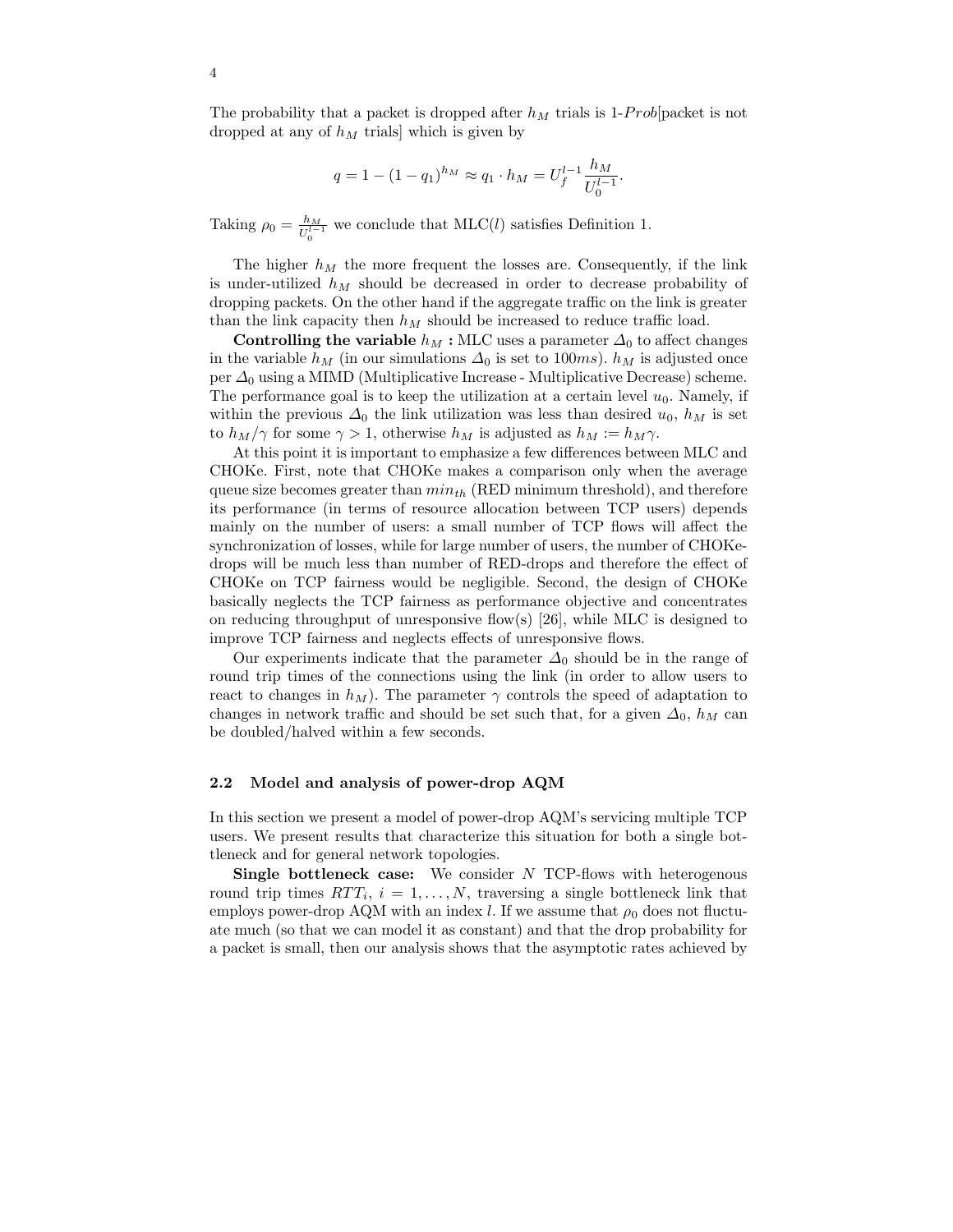TCP users are proportional to  $\frac{1}{RTT_i^{2/(l+1)}}$ . This is the main result of this section and is given in Theorem 1.

**Model :** At the flow level, let  $\Delta$  be the length of sampling interval over which we evaluate changes in throughput. If a flow with a round trip time  $RTT$ does not see a drop within interval of length  $\Delta$ , then its throughput will be increased for  $\Delta/RTT^2$  (see [1]). If a flow registers a drop within this sampling interval then its throughput will be halved<sup>3</sup>. The probability that the first event will happen is equal to the probability that each of  $\Delta U$  packets from the flow are not dropped. This probability is given by:

$$
\eta_1 = (1 - \rho_0 U^{l-1})^{\Delta U} \approx e^{-\Delta \rho_0 U^l}.
$$

Clearly, the probability that a flow with current throughput  $U$  will see a drop within a sampling interval of length  $\Delta$  is equal to

$$
\eta_2 = 1 - (1 - \rho_0 U^{l-1})^{\Delta U} \approx 1 - e^{-\Delta \rho_0 U^l}.
$$

The previous approximations are valid under the assumption of a small probability that a packet will be dropped :  $\rho_0 U^{l-1} \ll 1$ . This assumption seems reasonable, since if this probability is not small, a flow would suffer too many losses an therefore would not get chance to enter the (AIMD) congestion avoidance phase.

Let  $U_k^{(\rho)}$  $\lambda_k^{(\rho)}$  be a stochastic process which describes the evolution of throughput of a TCP flow with round-trip time RTT traversing over link with a power-drop AQM scheme with index l. Here  $\rho = \Delta \rho_0$ . Since  $\Delta$  is fixed we can assume that  $\Delta$  is equal to one unit of time.

We model  $U_k^{(\rho)}$  $k_k^{(\rho)}$  as a Markov chain on  $[0, \infty)$  defined by  $U_0^{(\rho)} = 0$  and:

$$
U_{k+1}^{(\rho)} = U_k^{(\rho)} + \frac{1}{RTT^2}
$$
 with probability  $e^{-\rho (U_k^{(\rho)})^l}$   

$$
U_{k+1}^{(\rho)} = \frac{1}{2} U_k^{(\rho)}
$$
 with probability  $1 - e^{-\rho (U_k^{(\rho)})^l}$ .

The following theorem characterizes the time averaged throughput of a TCP flow with round trip time given by  $RTT$ , running over power-drop queue management scheme with index  $l$  and its proof can be found in [24].

**Theorem 1.** The time averaged throughput of the *i*'th flow:  $\frac{1}{M} \sum_{i=1}^{M} U_i^{(\rho)}$  converges almost surely to:

$$
\lim_{M \to \infty} \frac{1}{M} \sum_{i=1}^{M} U_i^{(\rho)} =: \overline{U}^{(\rho)} = \frac{1}{RTT^{\frac{2}{l+1}} \rho^{\frac{1}{l+1}}} D_{MLC}(l) + \frac{1}{\rho^{\frac{1}{l+1}}} S^{(\rho)}
$$

where  $D_{MLC}(l)$  is a constant that does not depend on  $\rho$  neither RTT and  $S^{(\rho)}$ converges to  $\theta$  as  $\rho$  goes to  $\theta$ .

<sup>&</sup>lt;sup>3</sup> Throughout this paper, variations in round trip times are neglected.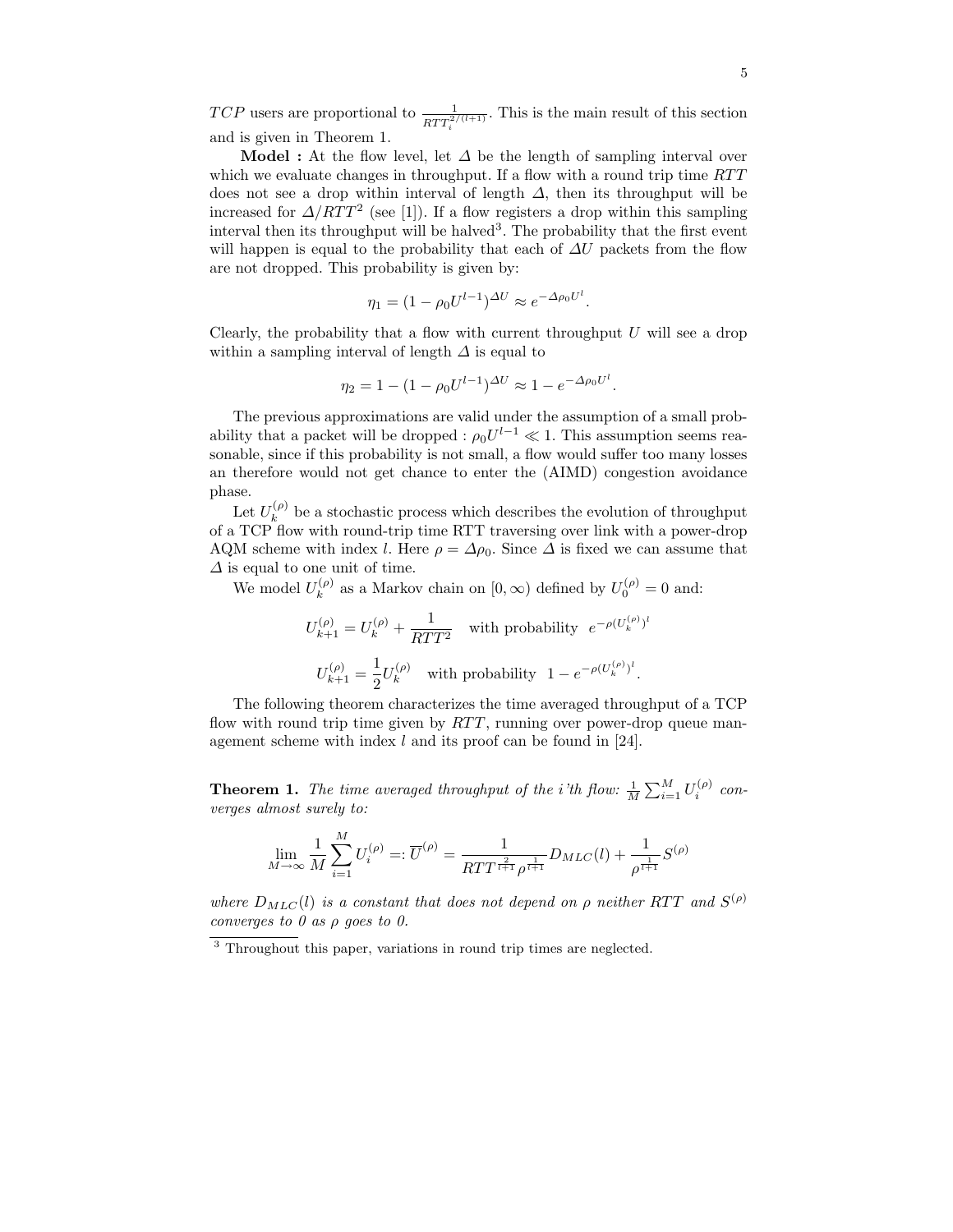Remark: The previous theorem is a generalization of the well known square root formula. Indeed, for  $l = 1$ , power-drop scheme is an oblivious AQM that drops packets with probability  $\rho = h_M$  and Theorem 1 says that time averaged throughput converge to  $\frac{1}{RTT\sqrt{\rho}}D_{MLC}(1) + o(\frac{1}{\sqrt{\rho}})$ .

To conclude this section we prove that for a given network with routers employing a power-drop  $AQM$  with index l, and assuming that the steady state throughput is given by the previous theorem, we can find large enough  $l$  such that bandwidth allocation is arbitrary close to max-min fairness. The following characterization of max-min fairness can be found in [23].

**Lemma 1.** A set of rates  $x_r$  is max-min fair if and only if for every flow r there exists a link on its path, such that the rates of all flows which traverse through that link are less or equal than  $x_r$ .

With this characterization of max-min fair allocation in mind, we shall prove that increasing the index of the MLC will result in allocation of bandwidth in such fashion that each flow will have link on its path such that its asymptotic rate is "almost" the largest among all flows using that link.

**Theorem 2.** For any given network topology, and given  $\varepsilon > 0$ , there exists l such that if all queues employ MLC with index l and loss probabilities are small then for every flow r there exist a link on its path, such that the rates of all flows which traverse through that link are less than  $(1+\varepsilon)x_r$  (here  $x_r$  is steady state rate of flow r).

*Proof.* Let  $L$  be the number of links in the network and  $N$  the number of flows. We label flows by  $i = 1, 2, ..., N$  and links by  $s = 1, 2, ..., L$ . By R we denote the routing matrix:  $R_{is} = 1$  if flow i uses link s otherwise  $R_{is} = 0$ . On each link  $s$ , a router drops a packet from the flow with current throughput  $U$  with probability  $\rho(s)U^{l-1}$ . Let M be the length (in number of links) of the path of the flow with most links on its route and  $\nu$  the ratio of the largest and the smallest round trip time in the network. Choose l such that

$$
\nu^{\frac{2}{l+1}}M^{\frac{1}{l+1}} < 1 + \varepsilon.
$$

For each flow r, let  $s_1^{(r)}, \ldots, s_w^{(r)}$  be links used by it and let  $s_{max}^{(r)}$  the most congested link on its route in the following sense:

$$
\rho(s_{max}^{(r)}) = \max\{\rho(s_j^{(r)})| \ j = 1, \dots, w\}.
$$
 (1)

If the current rate of flow  $r$  is  $U$ , a packet from that flow will be dropped with probability  $\lambda_r U^{l-1}$ , where  $\lambda_r = \sum_{j=1}^w \rho(s_j^{(r)})$ , and therefore the steady state throughput for flow  $r$  is given by

$$
x_r = \frac{1}{RTT_r^{\frac{2}{l+1}}\lambda_r^{\frac{1}{l+1}}}C_0.
$$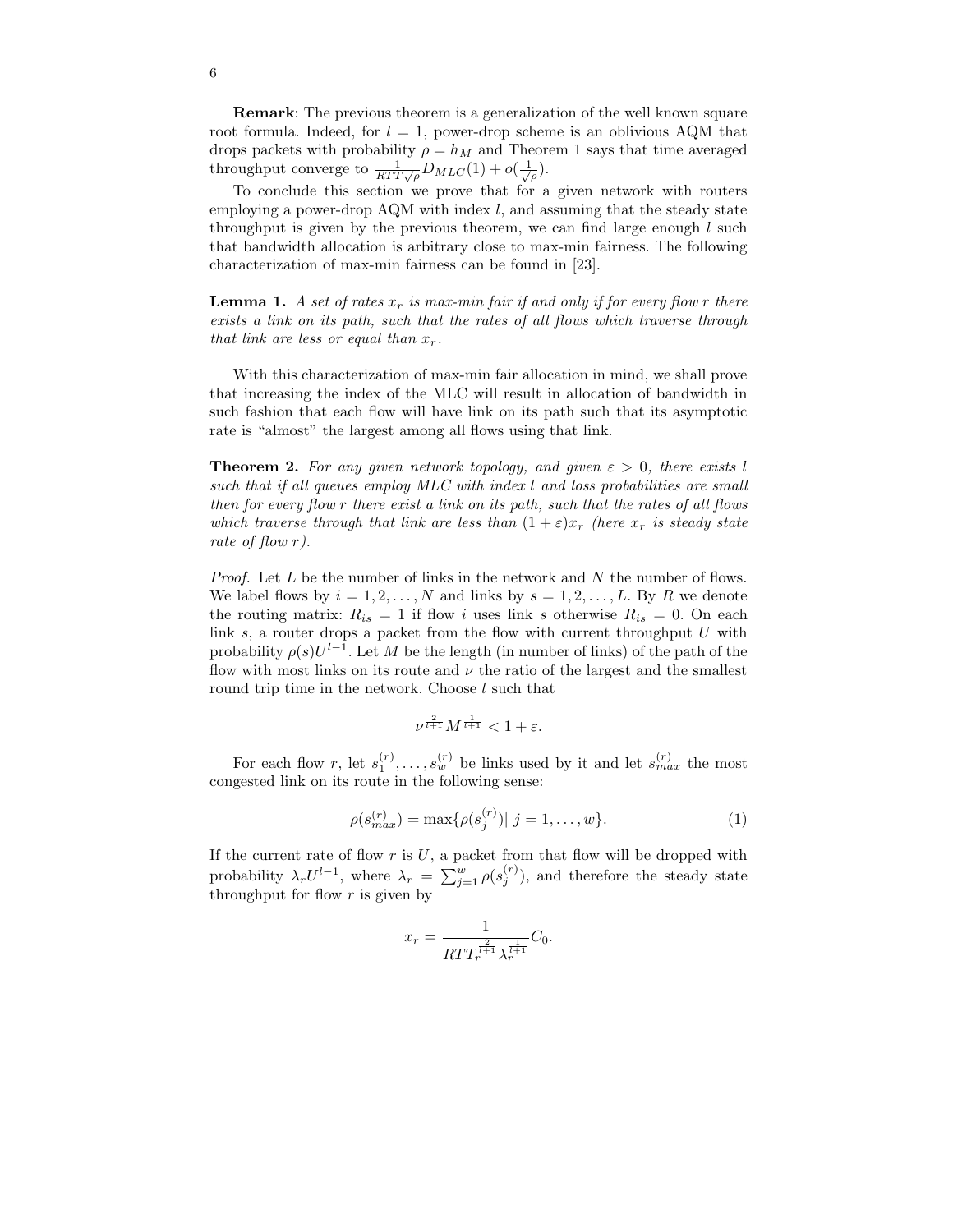For any other flow t which uses the link  $s_{max}^{(r)}$  with  $\lambda_t = \sum_{j:R_{jt}=1} \rho(l_j) \ge \rho(s_{max}^{(r)})$ the steady state throughput is given by:

$$
x_t = \frac{1}{RTT_t^{\frac{2}{t+1}}\lambda_t^{\frac{1}{t+1}}}C_0.
$$

Recall that we have defined the link  $s_{max}^{(r)}$  as the most congested link on route of flow r in the sense of (1). This implies that  $\lambda_r \leq M \rho(s_{max}^{(r)})$ . Now

$$
\frac{x_t}{x_r} = \left(\frac{RTT_r}{RTT_t}\right)^{\frac{2}{t+1}} \left(\frac{\lambda_r}{\lambda_t}\right) \le \left(\frac{RTT_r}{RTT_t}\right)^{\frac{2}{t+1}} \left(\frac{M\rho(s_{max}^{(r)})}{\rho(s_{max}^{(r)})}\right)^{\frac{1}{t+1}} \le
$$

$$
\le \nu^{\frac{2}{t+1}} M^{\frac{1}{t+1}} < 1 + \varepsilon.
$$

Remark: Note that for a single bottleneck topology, the resource allocation given by  $\frac{C}{R}$  $\frac{C}{RTT_i^{2/(l+1)}}$  is  $((RTT_i^2), l+1)$  proportionally fair[18, 23]. Indeed, for any i resource allocation  $(x_i)$ , utility  $U(x) = \sum_{i=1}^{N}$  $\frac{RTT_i^2}{x_i^l}$ , and link capacity  $c_0$  we have (using Holder's inequality ):

$$
(U(x))^{\frac{1}{l+1}} \cdot c_0^{\frac{l}{l+1}} = \left(\sum_{i=1}^N \frac{RTT_i^2}{x_i^l}\right) \cdot (\sum_{i=1}^N x_i) =
$$
  

$$
\left(\sum_{i=1}^N \left(\frac{RTT_i^{2/(l+1)}}{x_i^{\frac{l}{l+1}}}\right)^{l+1}\right)^{\frac{1}{l+1}} \cdot \left(\sum_{i=1}^N \left(x_i^{\frac{l}{l+1}}\right)^{\frac{l+1}{l}}\right)^{\frac{l}{l+1}} \le
$$
  

$$
\le \sum_{i=1}^N \frac{RTT_i^{2/(l+1)}}{x_i^{\frac{l}{l+1}}} \cdot x_i^{\frac{l}{l+1}} = \sum_{i=1}^N RTT_i^{2/(l+1)}
$$

 $U(x)$  is maximized if equality holds in the inequality above, which is equivalent to  $x_i = \frac{C}{RTT^2}$  $\frac{C}{RTT_i^{2/(l+1)}}$  for some constant C. Thus, while spectrum of delay-based end-to-end protocols[18] assume no cooperation from routers to converge to maxmin fairness,  $MLC(l)$  does not require changes in end-to-end protocol to enforce max-min fairness.

Similar interesting feature is shared between shuffling parameter  $\gamma > 0$  of XCP and index *l* of MLC, but is not discussed here because of space limitations; see [24, 16].

## 3 Experimental results

In this section we briefly describe some  $ns2$  simulations that demonstrate the behavior of proposed AQM schemes.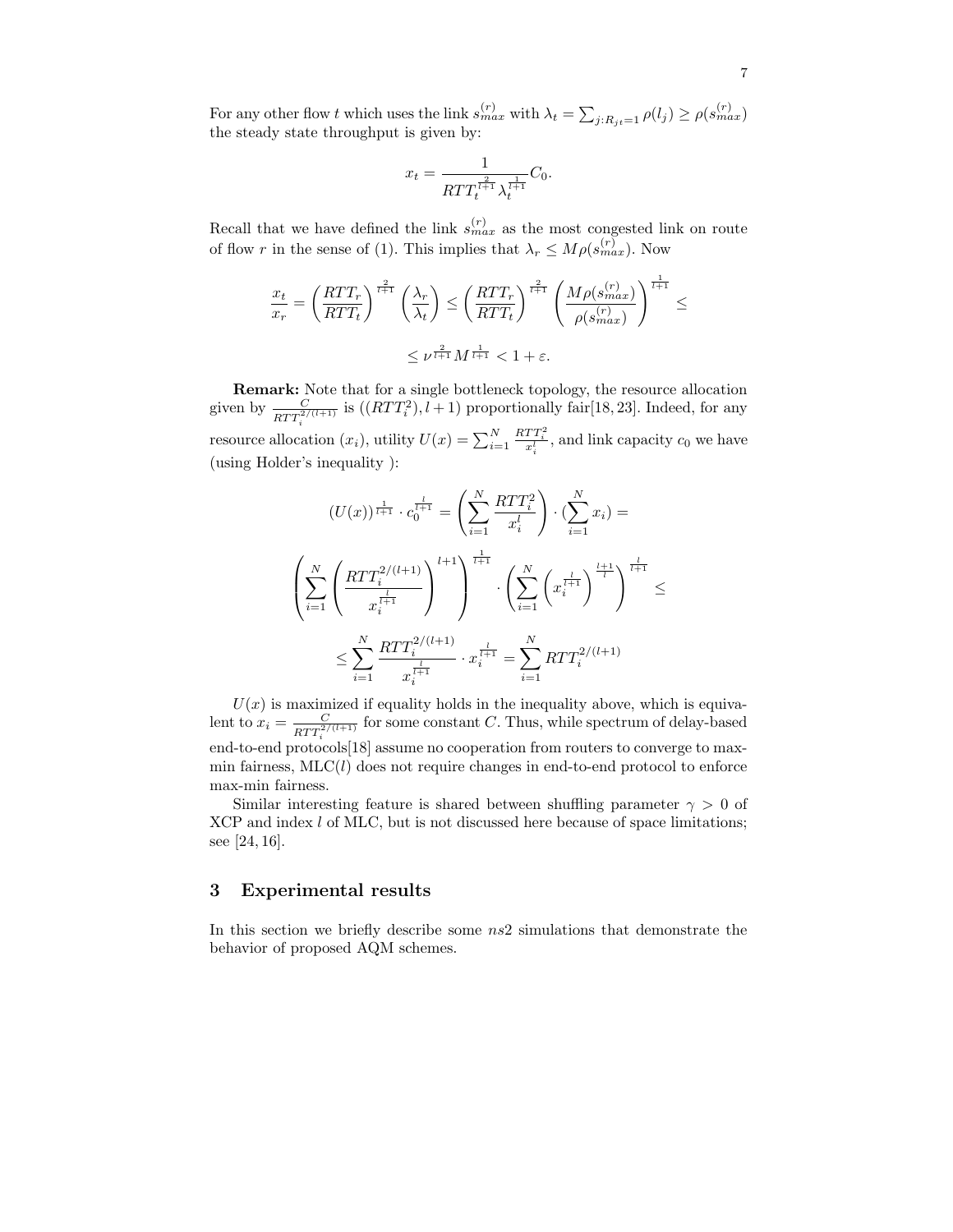### 3.1 Single bottleneck

The first set of simulations are designed to demonstrate the fairness properties of the MLC in single bottleneck scenario. Specifically, we present results for a single link with service rate of 80Mbps that services 100 long-lived TCP users with round trip times uniformly distributed in range  $40 - 440$  ms. To provide baseline results, we include the performance of RED for the same scenario. Share of total throughput taken by each of 100 flows assuming the bottleneck queue is managed by  $MLC(2)$  is depicted in Figure 1.

It can be seen from Figure 1 that the fairness of RED is approximately proportional to the inverse of RTT. This is in accordance with observations made in [2, 9]. It can also be observed that the fairness of MLC with index 2 is proportional to  $1/RTT^{2/3}$  as predicted by Theorem 1. The MLC parameters used in the simulation are:  $l = 2$ ,  $\Delta_0 = 100ms$ ,  $\gamma = 1.01$ ,  $u_0 = 0.98$ .



Fig. 1. Scaled throughput for 100 flows over congested link employing RED, MLC(2).

### 3.2 Multiple bottleneck topologies

Our second set of simulations demonstrate Theorem 2. The network topology that we considered is given in Figure 2. Here, we consider a network of 24 nodes:  $n1 - n5, m1 - m5, p1 - p5, q1 - q5,$  and c1, c2, c3, c4 and 30 flows traversing the network as follows:  $n(i) \rightarrow p(i); n(i) \rightarrow q(i), m(i) \rightarrow p(i); m(i) \rightarrow q(i); n(i) \rightarrow$  $m(i); p(i) \rightarrow q(i)$  where  $i = 1, 2, 3, 4, 5$ . The delays on each of the links in ms are defined as follows:

$$
ni \to c1 : 40 \cdot i + 1; \quad pi \to c3 : 40 \cdot i + 1
$$
  

$$
mi \to c2 : 40 \cdot i + 1; \quad qi \to c4 : 40 \cdot i + 1
$$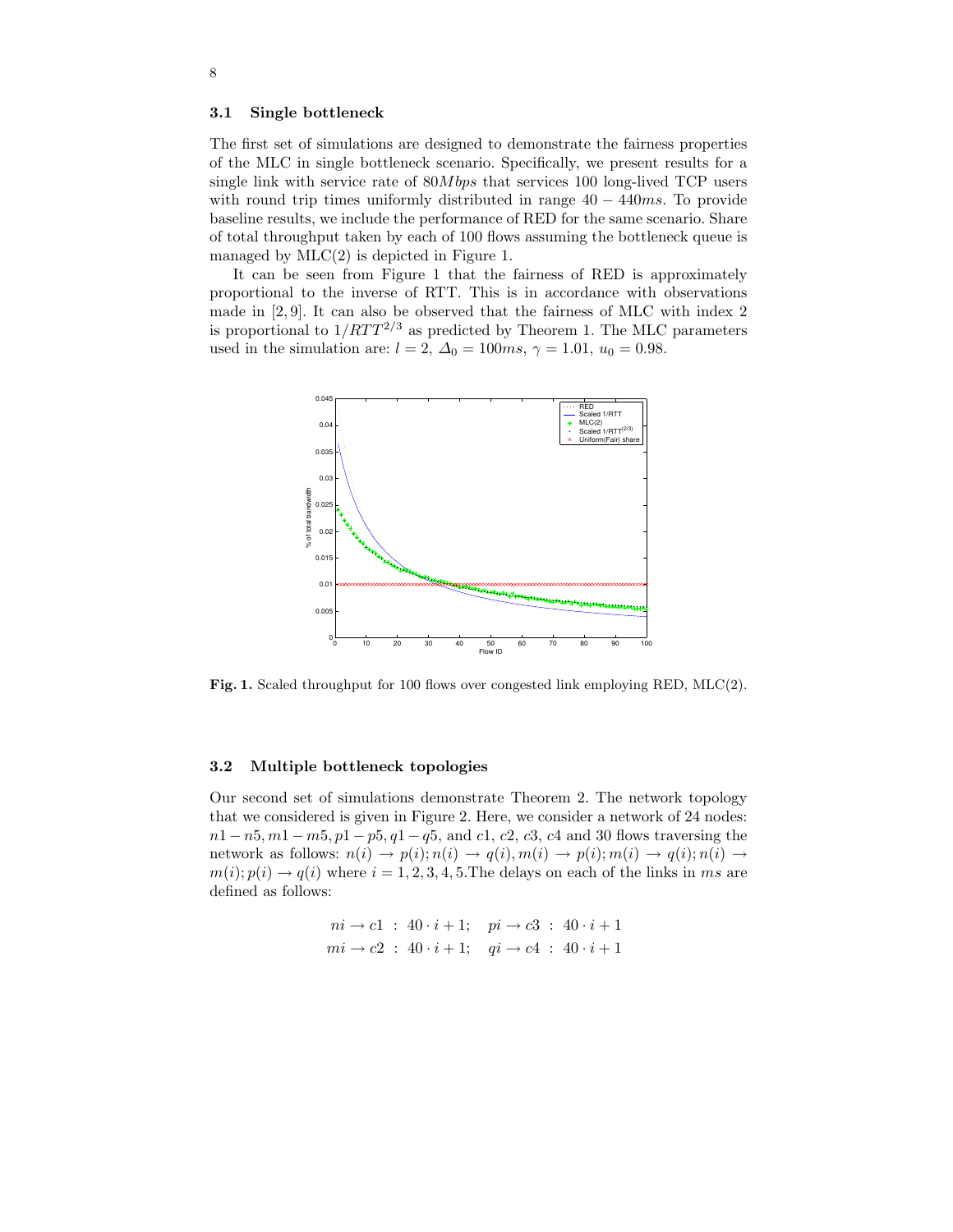and the delays  $c1 - c2$ ,  $c2 - c3$ ,  $c3 - c4$  are 10ms. The capacities of all links are 10Mbps. With this topology, the max-min fair shares are 0.5Mbps for 20 flows that uses link  $c_2 - c_3$ , and 1*Mbps* for other 10 flows  $(n(i) \rightarrow m(i))$  and  $p(i) \rightarrow q(i)$ .

Each flow uses the standard TCP-SACK algorithm, with a packet size 1000B. The aggressiveness of each flow is mainly determined by its RTT. The behavior of the network is evaluated with each link  $c1-c2$ ,  $c2-c3$  and  $c3-c4$  using: DropTail, RED, MLC(2), MLC(3), MLC(5), MLC(9), and MLC(17) with a queue size of 100 packets. MLC(*a*) parameters are:  $l = a, \Delta_0 = 100ms, \gamma = 1.01, u_0 = 0.98$ .

Normalized Jain's fairness index for vector that represents resource allocations  $U = (U_1, \ldots, U_N)$  in the network with max-min fair resource allocation given by vector  $U_{mm} = (U_{1,mm}, \ldots, U_{N,mm})$  is given by

$$
j(U) = \frac{\left(\sum_{i=1}^{N} \frac{U_i}{U_{i,mm}}\right)^2}{N \sum_{i=1}^{N} \left(\frac{U_i}{U_{i,mm}}\right)^2}.
$$

Its values for 7 schemes of interest are following:

$$
j(U_{DTail}) = 0.345, j(U_{RED}) = 0.731, j(U_{MLC(2)}) = 0.846, j(U_{MLC(3)}) = 0.884,
$$
  

$$
j(U_{MLC(5)}) = 0.956, j(U_{MLC(9)}) = 0.989, j(U_{MLC(17)}) = 0.997.
$$



Fig. 2. Network topology

We can see significant unfairness in oblivious schemes: DropTail, RED. As we increase index of MLC scheme, we obtain share of bandwidth very close to max-min share as expected by Theorem 2.

#### 4 Summary

In this paper we developed an AQM scheme for enforcing max-min fairness in TCP networks called MLC(l). MLC(l) is a stateless scheme and belongs to class of queue management schemes that we call power-drop. We showed analytically that by increasing index  $l$ , the resource allocation among TCP users using